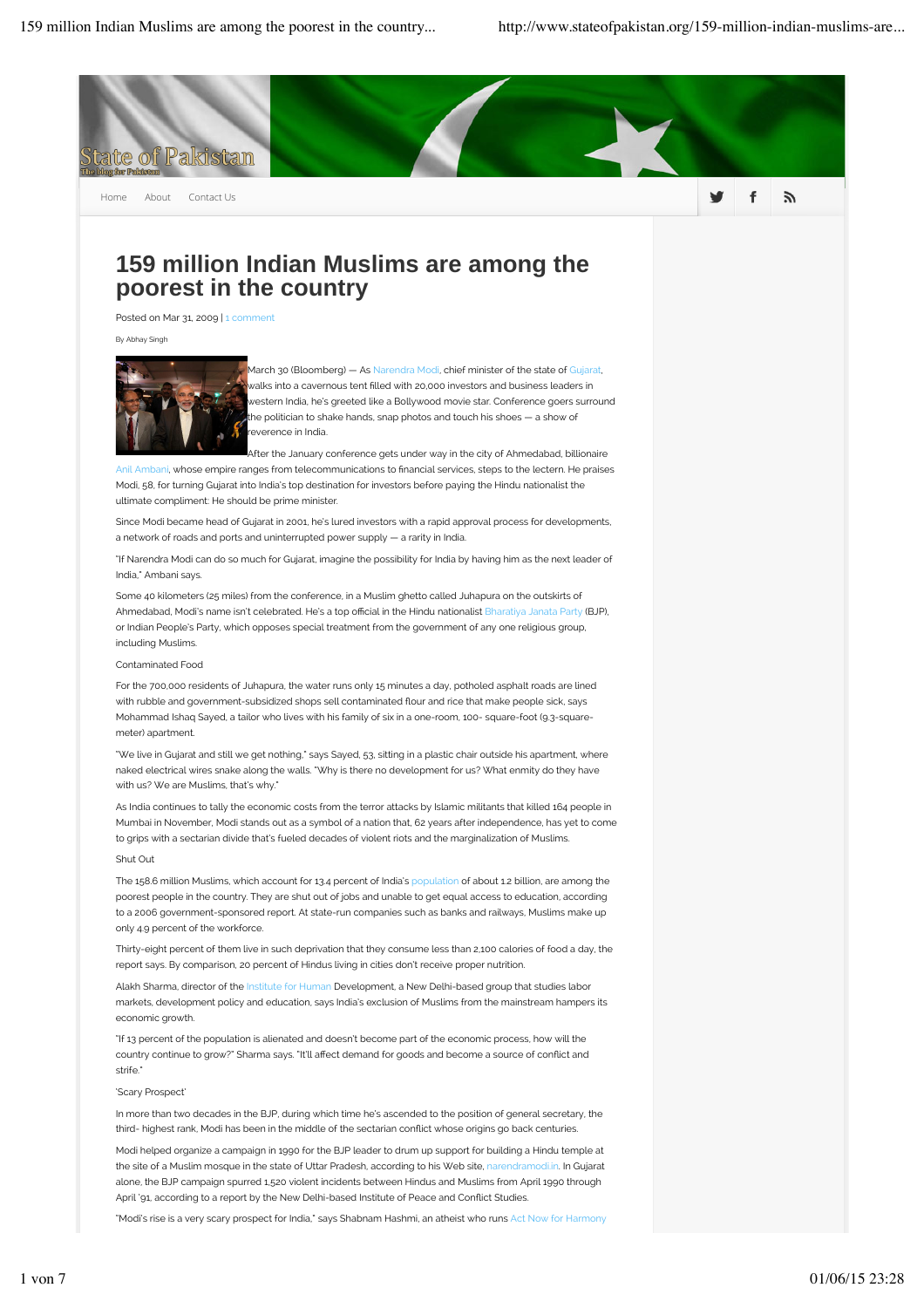and Democracy, a group started to counter sectarian politics in India. "He polarizes people by promoting the ideology of hate." Jagdish Thakkar, Modi's public relations officer, didn't respond to several requests for an interview.

## Rampaging Mobs

In February 2002, four months after Modi took control of Gujarat, Hindu mobs went on a rampage against Muslims after a fre on a train claimed 58 lives, among them Hindu pilgrims. In the riots that followed, more than 1,000 people were killed, mostly Muslims, while Modi allegedly instructed police to stand down and allow the violence to continue, according to an investigation by the eight-member Concerned Citizens Tribunal. The group, with no legal standing, was made up of former judges, professors and a retired police officer.

"If you are a minority you are pushed to the brink and treated like dirt in this state," says Cedric Prakash, a Jesuit priest who runs a human rights center in Ahmedabad.

Modi has denied the allegations from the citizens group and critics.

"My future will be determined by the people of Gujarat," Modi said at a conference sponsored by the Hindustan Times newspaper in October 2007. "In a democracy, criticism is welcome, but I am against the allegations." The Supreme Court of India is still investigating the riots.

## Holy War

The killings in Gujarat partly inspired Lashkar-e-Taiba, an Islamic militant group based in Pakistan, to launch its holy war against India, according to a study on the Web site of the Asia-Pacifc Center for Security Studies, a U.S. Department of Defense institute in Honolulu.

In November, 10 members of Lashkar-e-Taiba attacked two luxury hotels, a Jewish center, a cafe and railway station in Mumbai, according to Indian officials. In a massacre that shook India, the terrorists killed 164 people including 26 foreigners. Earlier in 2008, the Muslim group Indian Mujahideen claimed responsibility for a series of bombings in three Indian cities.

The spate of violence weighs heavily on Indians as they elect a new prime minister starting in mid-April. The BJP is attacking the ruling Indian National Congress party for being soft on terrorism. The government of Prime Minister Manmohan Singh, 76, has delayed the hanging of a convicted Muslim terrorist sentenced to death in 2002 — a fact that the BJP's candidate, Lal Krishna Advani, 81, rails against on the campaign trail.

## Slowing Economy

The BJP is trying to return to power after a six-year term from 1998 to 2004, during which time it stifened prison penalties for terrorists and lengthened the maximum detention period for suspects who hadn't been charged to 180 days.

"People lived under six years of a BJP government, but the end of terrorism was not one of its achievements," says Mahesh Rangarajan, a professor of modern Indian history at Delhi University. "The terrorism card that the BJP could cash in on is gone."

India's economic downturn may be an even bigger election issue in a country where voters have regularly rejected incumbents, Rangarajan says. The economy grew 5.3 percent from October through December, the weakest pace since the last quarter of 2003. The recessions in the U.S. and Europe, combined with the terrorist strikes in 2008, are taking a toll on India's tourist industry.

## Partition

The number of visitors to the country plunged 12 percent in February compared with a year earlier. A February poll by an Indian afliate of CNN showed that neither party would gain 50 percent of the vote, forcing the winner to cobble together a coalition government.

The divide between Hindus, who make up 80.5 percent of the population, and Muslims runs deep. In the 16th century, the Mughals, an Islamic dynasty, took over and ruled the land until the British made the subcontinent a part of its empire three centuries later. Before Britain relinquished control of India in 1947, it partitioned the nation into Muslim Pakistan and Hindu-majority India to bufer historical conficts.

Eleven million Hindus, Muslims and Sikhs were uprooted, seeking refuge in one of the two countries and clashing along the way. The violence took 500,000 lives. Since the 1960s, there have been at least four major sectarian battles each decade in India, spurred by everything from a Muslim's cow entering a Hindu's house to conficts over religious sites

## 'This is Not Our Country'

Muslims, fearing violence, tend to live together in small clusters in places like the Byculla area in Mumbai and the neighborhood of Nizamuddin in New Delhi, according to the 2006 report sponsored by the Singh government, "Social, Economic and Educational Status of the Muslim Community in India." In Ahmedabad, Gujarat's largest city, where investors have backed new malls with big grocery and electronics stores and movie multiplexes, some apartment complexes are off-limits to Muslims, according to the rules of occupancy set by building owners.

Activist Hashmi says her family, because of its Muslim name, has felt unwelcome in parts of New Delhi. In 2003, her daughter, then 7 years old, came home from school after being verbally attacked.

"Another girl told her that we should go live in Afghanistan, this is not our country," Hashmi says.

# Finding Jobs

Muslims also face obstacles in fnding employment at state-run companies, which provide 70 percent of the full-time jobs with benefts in India, the report says. At Indian Railways, one of the country's largest employers, with 1.4 million workers, Muslims make up only 4.5 percent of the total. Among civil service officers - bureaucrats, diplomats and police — 3.2 percent are Muslim. At banks such as State Bank of India, the No. 1 lender, the figure drops to just 2.2 percent. Of the 30 companies in the Bombay Stock Exchange's benchmark Sensitive Index, only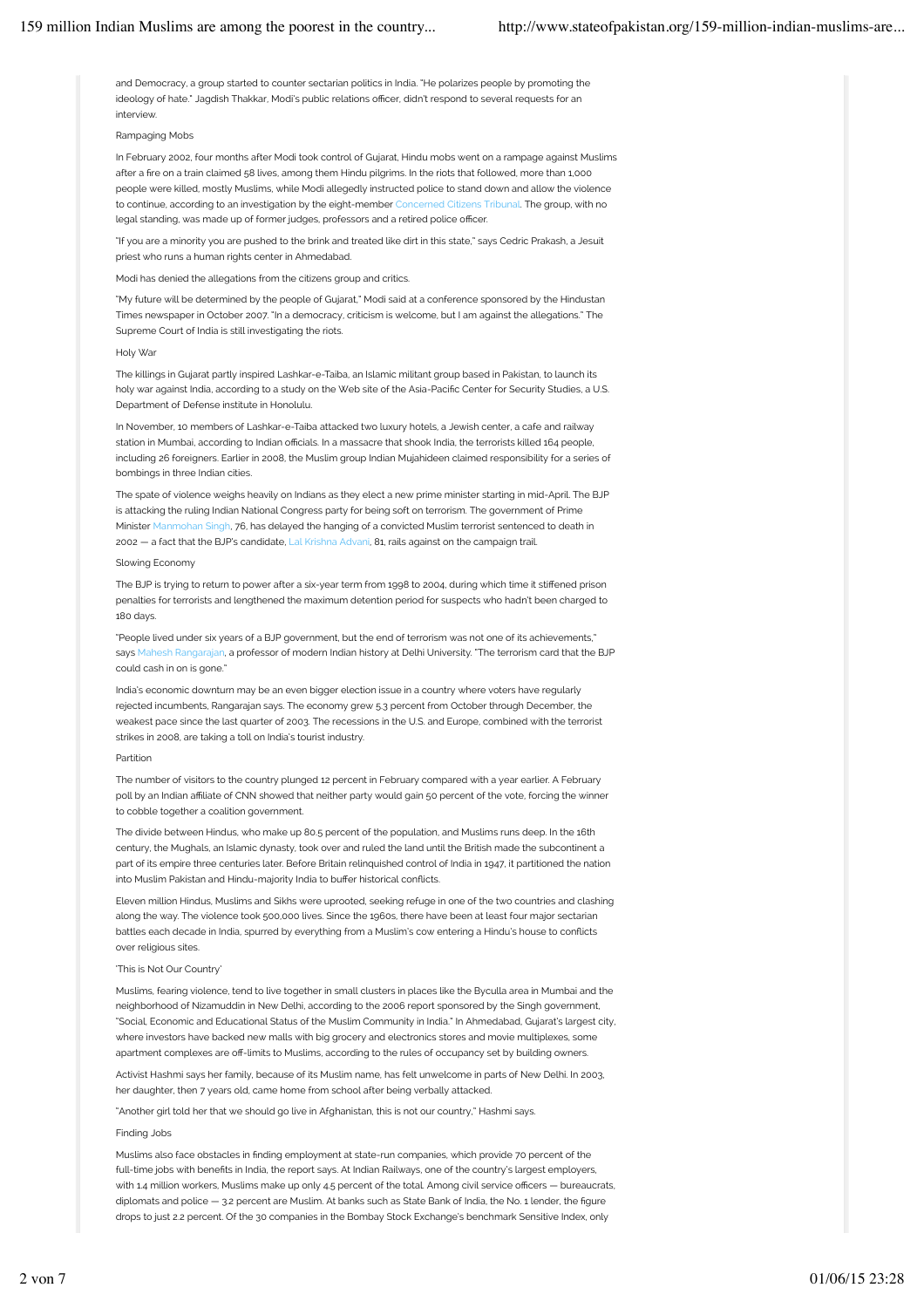one — software services provider Wipro Ltd. — is led by a Muslim, billionaire Azim Premji.

The report recommends that employers include Muslims in hiring to increase their numbers.

"A very small proportion of government employees are Muslims, and on average, they are concentrated in lower-level positions," the report says. "While no discrimination is being alleged, it may be desirable to have minority persons on relevant interview panels."

# Drop Outs

Dev Desai, an economics undergraduate student at GLS College in Ahmedabad, encountered discrimination recently when trying to get a Muslim friend and fellow student a job.

"I spoke to some people and told them she was from my college and studies with me," says Desai, a Hindu. "On hearing her name, they asked if she is Muslim. When I said yes, they told me to let it be.

The minority group lags behind in education as well, partly because of a shortage of schools that teach in Urdu, a language used by Muslims. As many as 25 percent of Muslim children ages 6-14 never attend school or drop out. Muslim kids in the Juhapura ghetto face another issue: Their school is in a Hindu area.

"Some children are afraid and don't go," says Niaz Bibi, a resident and mother. "Their thinking is, we'll never get a job so why study? Might as well learn a vocation like fixing cars."

#### Bollywood

In top colleges offering science, arts, commerce and medical courses, only 1 in 25 undergraduate students is Muslim.

"This has serious long-term implications for the economic empowerment of the community and consequently for economic development of the country," the report says.

India has put aside its sectarian differences in a few areas, such as its movie industry. Muslim film celebrities Shah Rukh Khan, a romantic leading man also known as "King Khan," and Aamir Khan often top the box office. Aamir Khan starred in Bollywood's biggest hit of 2008, Ghajini. While Indians have never elected a Muslim prime minister, lawmakers have selected three Muslim presidents, the titular head of government, including A.P.J. Abdul m from '02 to '07

Modi mocked the government report, which was chaired by retired judge Rajindar Sachar, at a conference sponsored by India Today magazine in March 2008.

#### Spiraling Investments

"Mr. Sachar came to see me and asked, 'Mr. Modi, what has your government done for Muslims?' I said, 'I've done nothing,'" Modi said. "Then I said, 'Please also note that I've done nothing for Hindus either. I work for the people of Gujarat.'"

As head of the state, Modi has spurred a construction boom by attracting a slew of investors, including Sabe Bhatia, co-founder of e-mail service Hotmail. Investors pledged \$243 billion to Gujarat at the 2009 Vibrant Gujarat Global Investors' Summit in January, a 60 percent jump from the previous event in 2007. In a country infamous for bureaucratic red tape, Gujarat lures investors with a streamlined process requiring developers to get approval for major projects at only one agency, the Gujarat Infrastructure Development Board.

Tata Group, the \$62.5 billion conglomerate that owns everything from salt to software companies, got permission from the state to build a plant to produce the \$2,500 Nano, the cheapest car in the world, in three days.

## Hindu Nationalist

"Most of us in India have come to regard a time frame of six months or three months as an average time to get clearances," Ratan Tata, chairman of Tata Group, said from the stage at the January conference in Ahmedabad. "In this particular case, that tradition was shattered, and we had our land and most of our approvals in three days. That, in my experience, has never happened before."

After Tata's speech, Modi walked toward the lectern and gave the executive a hug before addressing the crowd himself.

"Even in a recession, companies aren't going to stop manufacturing," he said. "They will prefer a destination where low-cost manufacturing is possible. This is a chance for a country like India, if we can provide a low-cost manufacturing environment, to grab this opportunity."

Modi joined the burgeoning Hindu nationalist movement as a teenager after growing up in a family of modest means; his father ran a tea stall at Vadnagar railway station in Gujarat, according to a 2007 article in the Times of India.

## Ideological Fraternity

After completing his master's degree in political science at Gujarat University in the 1970s, he became a member of the Rashtriya Swayamsevak Sangh, or National Volunteers Corps, his Web site says. The RSS advocates that Hinduism is central to Indian culture and life.

At the time, northern India was recovering from a famine and sectarian violence was rising: 500 people were killed in Ahmedabad in 1969. Members of the still active RSS take part in regular military-style parades, drills and exercises dressed in white shirts and khaki shorts. The RSS, which hatched political groups that would coalesce into the BJP in 1980, remains the fount of the party's ideas.

"The RSS ideology is all about cultural nationalism," says Prakash Javadekar, spokesman for the BJP and a member of India's upper house of parliament. "We are an ideological fraternity."

## Babri Mosque

The BJP built itself into a national power starting in the late 1980s with a campaign to construct a temple where a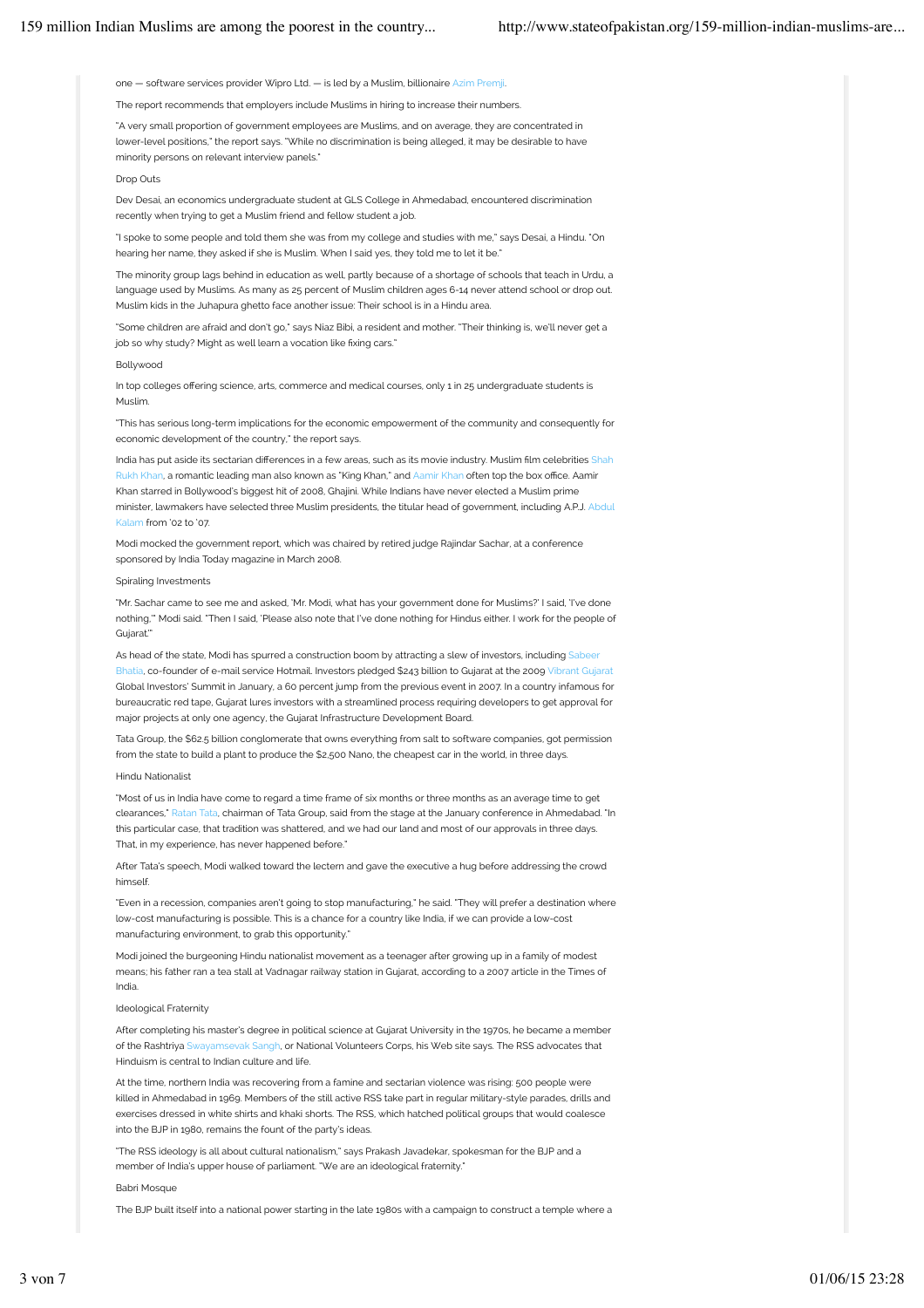mosque stood in Ayodhya, Uttar Pradesh. Modi, who joined the BJP in 1987, helped organize a 10,000-kilometer journey for Advani, now the BJP's candidate for prime minister, to rally support for the temple and the party. Advani's trip in a truck, with the bed trussed up to resemble a chariot from Hindu mythology, was scheduled to end at the site of the mosque

Hindus believe the site was the birthplace of the Hindu god Ram and that a temple once stood there until Muslim invaders destroyed it in the 16th century and built the Babri Mosque.

Advani's journey was cut short when authorities arrested him in the state of Bihar in October 1990. According to Advani's Web site, he was arrested by political foes who opposed a resurgence of nationalism in India. Two years later, Hindu mobs tore down the mosque, fomenting riots in Mumbai that claimed more than 1,000 lives, mostly Muslims.

## Train Fire

The temple campaign catalyzed Hindu support across India for the BJP, which won its frst national election in 1996 and its second in '98.

"Communal violence in the last two decades is a result of the manipulation of religious sentiments by Hindu rightwing organizations for political gains," according to the Institute of Peace & Confict Studies report. "The politicization of the temple-mosque issue and the subsequent demolition of the mosque gave the BJP the opportunity to consolidate its vote bank."

Javadekar rejects that claim, saying the Congress Party's sectarian politics and favoritism toward minorities poses the biggest danger to India. Javadekar says the BJP supports the equal treatment of all religious groups in India.

"That means you do justice to all and appeasement of none," he says.

The 2002 riots in Gujarat began with a fre in a train coach carrying Hindu pilgrims returning from Ayodhya. A commission set up by the Gujarat government said that Muslims set the fre after an altercation at the station between some pilgrims and Muslim vendors.

## Lost Everything

The report of the citizens tribunal, which was released in October '02 and based on about 2,000 interviews, shows the fre started within the coach and was not deliberate, says Ghanshyam Shah, a social scientist who was a member of the tribunal

As news of the fire spread through the state, Hindu mobs surrounded Muslim neighborhoods, destroyed houses with homemade bombs, raped and killed women and butchered men, according to the three-volume report of the citizens tribunal.

"We escaped with just the clothes on our backs," says Sayed, the tailor in Juhapura. "Everything was destroyed. Our house was torn down, and all our possessions were stolen."

Sayed, his wife and three sons were rescued by a Muslim police officer and taken to a camp outside Juhapura.

"The Muslim officer risked himself and brought us to the camp," Sayed says.

## Police Don't Arrive

The police didn't respond to calls for help from many Muslims, according to the report. It details the murder of Ahsan Jafri, a former member of parliament from the Congress Party.

The attack on the neighborhood where Jafri lived in Ahmedabad began on the morning of Feb. 28, 2002. A highranking police official visited Jafri at 10:30 a.m. and assured him that police reinforcements were on the way to quell the riots. The police never came even after Jafri's desperate phone calls to Modi's office and the police. Jafri was dragged out of his home and killed in the afternoon, as were others who had taken shelter in his house, the report says.

Three years later, in 2005, the U.S. State Department denied Modi a diplomatic visa and revoked his existing one under a section of the Immigration and Nationality Act that bars entry of foreign officials who are complicit in severe violations of religious freedom.

# 'Absence of Healing'

"The violence in Gujarat in 2002 was extremely serious; it went on for months," says Delhi University's Rangarajan. "If you travel in the hinterland of Gujarat, what is more serious is the absence of a healing process."

In 2008, six years after the riots, the Supreme Court of India formed a special team to investigate the violence. In February, the team arrested Deputy Superintendent of Police K.G. Erda, the officer in charge of the area where Jafri lived, for dereliction of duty and abetment of murder, according to Mitesh Amin, Erda's lawyer. Erda has been released on bail, and the Supreme Court has halted the trial, Amin says.

In March, investigators submitted their confdential report to the court, which asked the Gujarat government to fle a response by April 13.

The 2002 riots shouldn't taint Modi's reputation as a good administrator, says Ajit Gulabchand, managing director of Mumbai-based Hindustan Construction Co. The company is building an \$8 billion waterfront development in Dholera, an industrial and business hub.

# Carnegie Mellon University

"What happened was terrible," Gulabchand says. "The question is, Are we moving on? Here is somebody who welcomes people and creates an atmosphere for business and other investments to thrive.

Yogesh Patel and his business partner, Hotmail's Bhatia, are also bullish on Gujarat. They're building university campuses in Dholera and have partnered with Carnegie Mellon University to open a graduate school there.

During a meeting last year, after Patel told Modi about the potential for generating solar energy in northern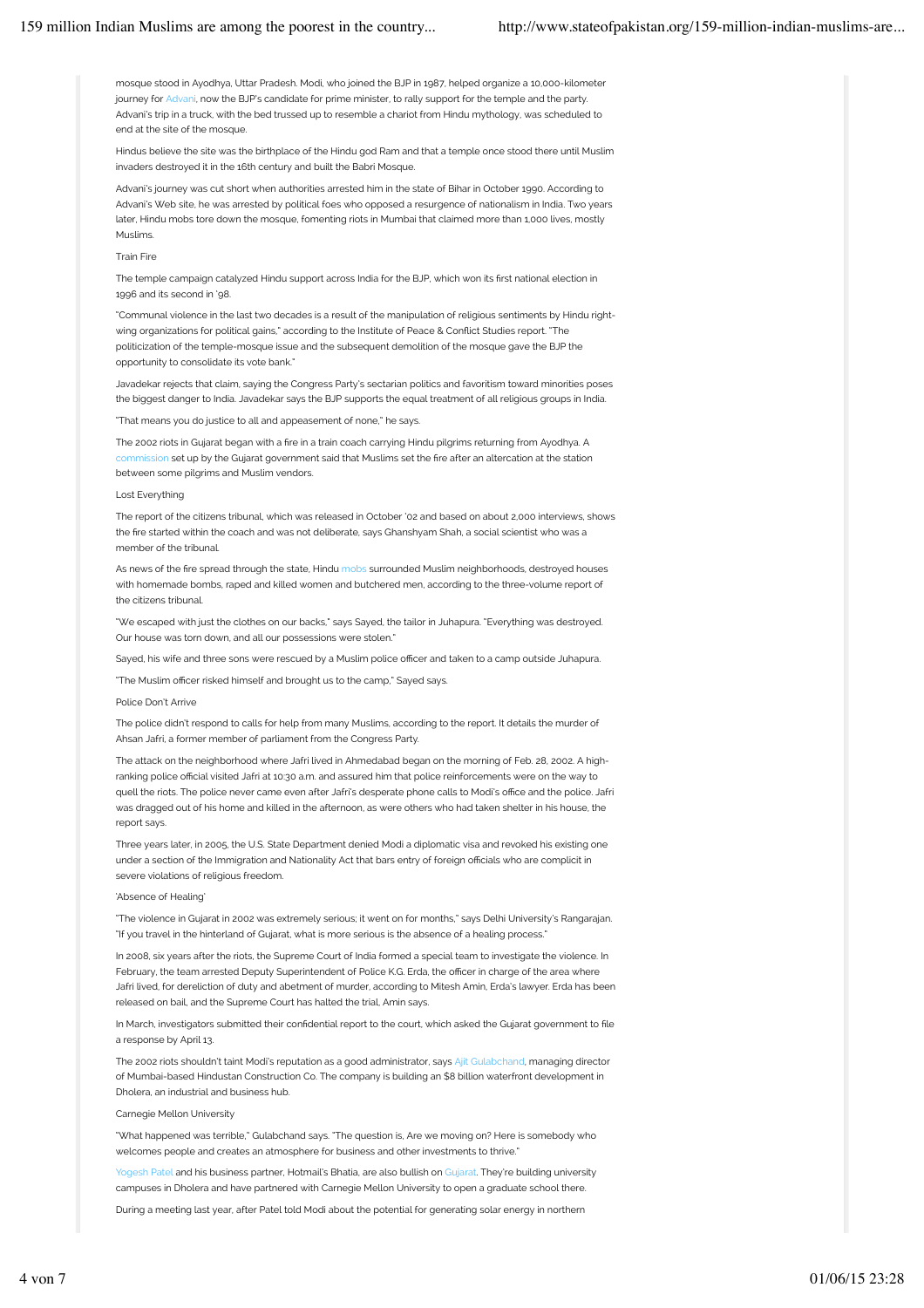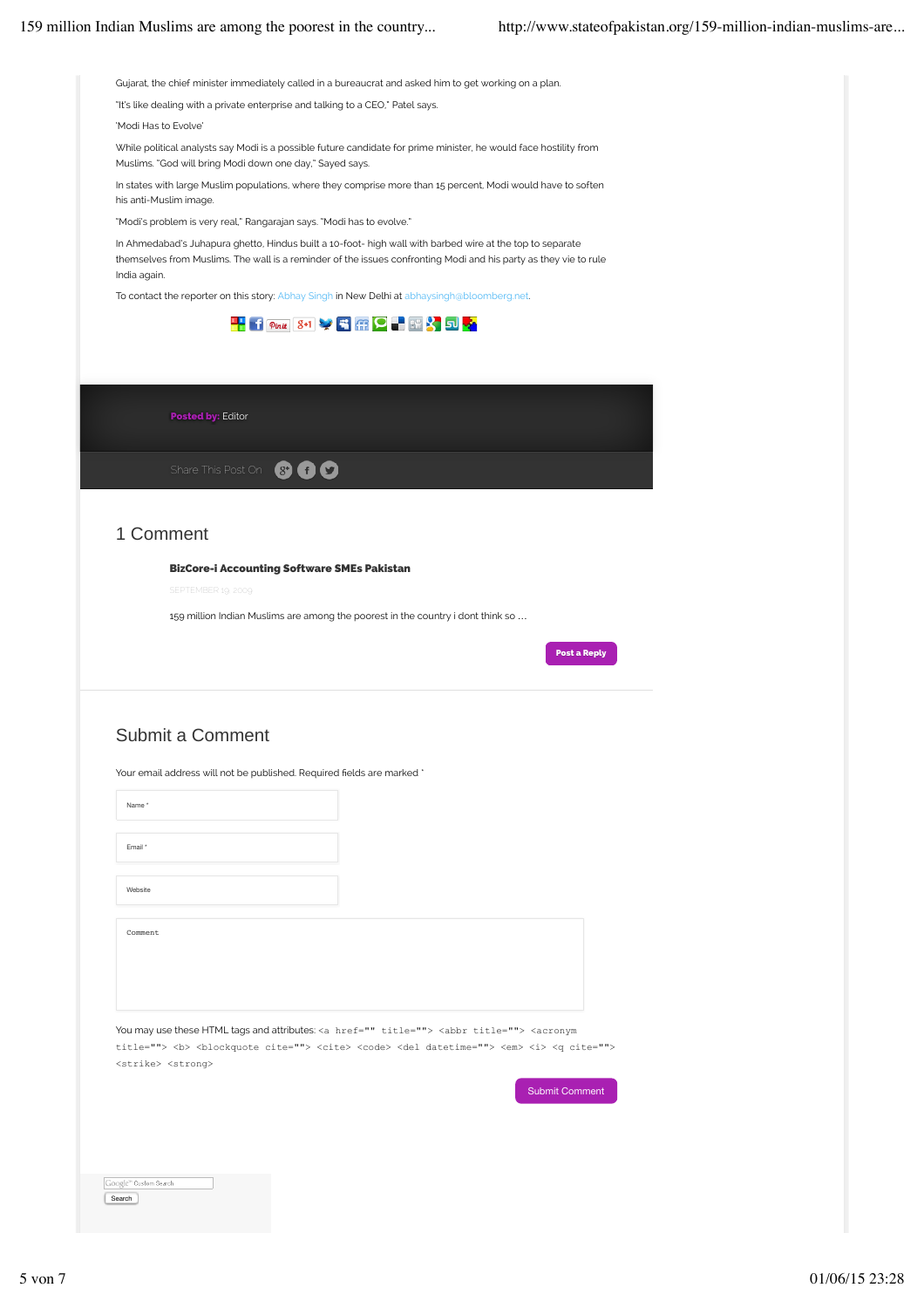| Join us on Facebook & Twitter                                                                  |
|------------------------------------------------------------------------------------------------|
| <b>State of Pakistan</b><br>FLike 309<br>Follow @YousufNazar                                   |
| Join our mailing list                                                                          |
| Name:<br>E-Mail<br>Address:<br>Subscribe<br>Email Marketing by WP Autoresponder                |
| <b>Recent Comments</b>                                                                         |
| k<br>Noor on Lt. General Shahid<br>Aziz - a hypocrite and a liar                               |
| Pinki on A list of 19 journalists<br>allegedly bribed by Malik Riaz                            |
| ×<br>MZ on A speech on<br>Musharraf Rule - Islamabad<br>February 2007                          |
| ¥<br>Kamran Ahmad Kami on Sex<br>and the Single Mullah                                         |
| ¥<br>Maria Sheikh on Pakistan: A<br>Nation in Denial                                           |
| k<br>Adeel on Pakistan: A Nation in<br>Denial                                                  |
| ¥<br>N.Abbas on Lt. General<br>Shahid Aziz - a hypocrite and<br>a liar                         |
| Hira Qadeer on How to solve<br>Pakistan's energy crisis?                                       |
| ۶<br>Daily Talk Shows on Can<br>Nawaz Sharif fix the<br>economy?                               |
| k<br>Arjumund on How to solve<br>Pakistan's energy crisis?                                     |
| k<br>Qasim on Is Jang/GEO the<br>most corrupt media group in<br>Pakistan?                      |
| Þ<br>Syed Ahmer on Is Hizb-ut-<br>Tahrir another project of<br>British MI6?                    |
| k<br>Haider on Benazir's murder:<br>They all were involved, one<br>way or the other            |
| ¥<br>Shahid Kinnare on Benazir's<br>murder: They all were<br>involved, one way or the<br>other |
| Þ.<br>Kamal on Lt. General Shahid<br>Aziz - a hypocrite and a liar                             |

Pages